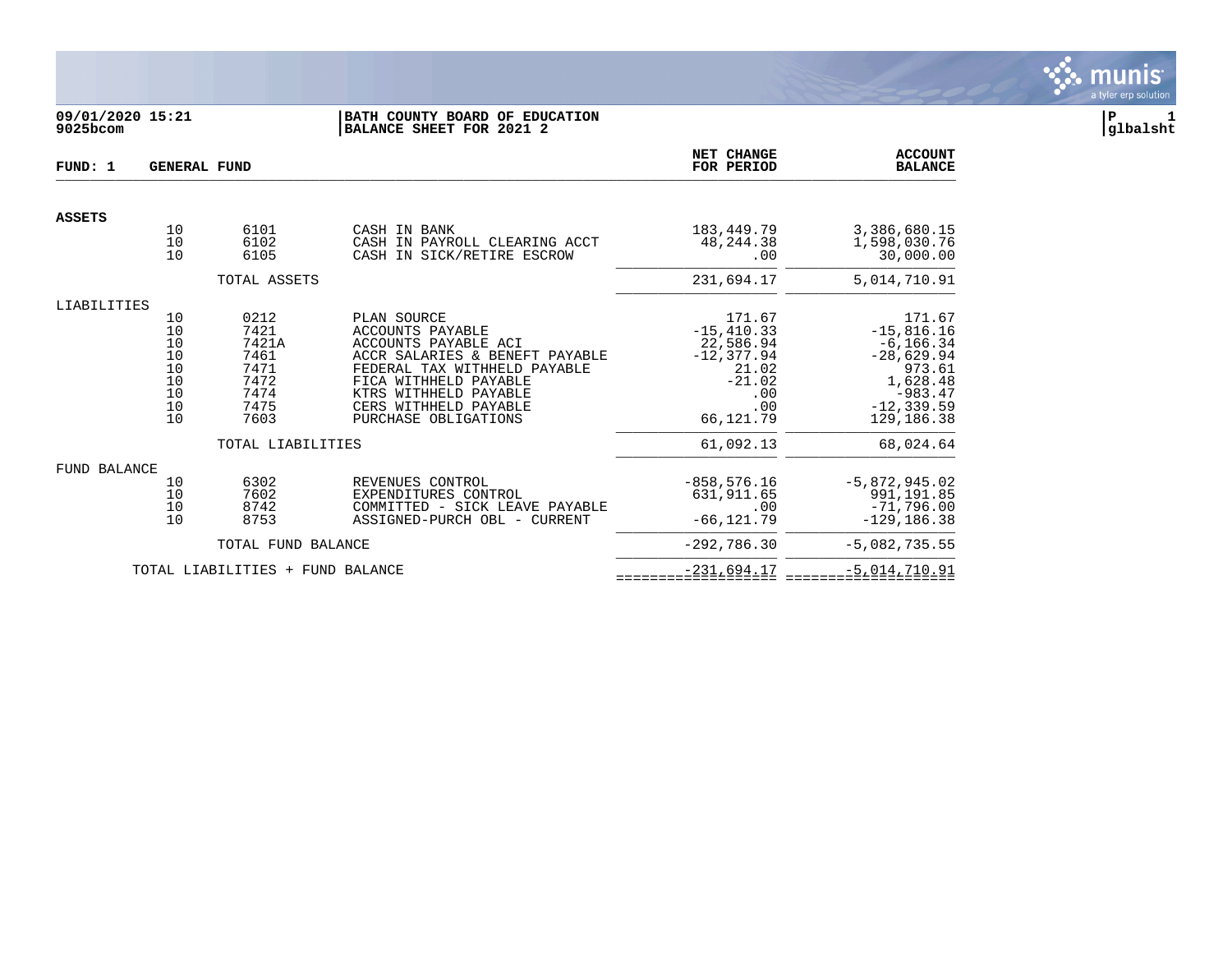

### **09/01/2020 15:21 |BATH COUNTY BOARD OF EDUCATION |P 2 9025bcom |BALANCE SHEET FOR 2021 2 |glbalsht**

| FUND: 2       |                | SPECIAL REVENUE                  |                                                                          | NET CHANGE<br>FOR PERIOD                     | <b>ACCOUNT</b><br><b>BALANCE</b>              |
|---------------|----------------|----------------------------------|--------------------------------------------------------------------------|----------------------------------------------|-----------------------------------------------|
| <b>ASSETS</b> |                |                                  |                                                                          |                                              |                                               |
|               | 20             | 6101                             | CASH IN BANK                                                             | 213, 114.42                                  | 271,692.32                                    |
|               |                | TOTAL ASSETS                     |                                                                          | 213, 114.42                                  | 271,692.32                                    |
| LIABILITIES   | 20<br>20       | 7421A<br>7603                    | ACCOUNTS PAYABLE ACI<br>PURCHASE OBLIGATIONS                             | $-7,051.25$<br>31,620.91                     | $-11, 116.61$<br>230,023.98                   |
|               |                | TOTAL LIABILITIES                |                                                                          | 24,569.66                                    | 218,907.37                                    |
| FUND BALANCE  | 20<br>20<br>20 | 6302<br>7602<br>8753             | REVENUES CONTROL<br>EXPENDITURES CONTROL<br>ASSIGNED-PURCH OBL - CURRENT | $-432, 372.63$<br>226,309.46<br>$-31,620.91$ | $-596, 153.43$<br>335,577.72<br>$-230,023.98$ |
|               |                | TOTAL FUND BALANCE               |                                                                          | $-237,684.08$                                | $-490,599.69$                                 |
|               |                | TOTAL LIABILITIES + FUND BALANCE |                                                                          | $-213, 114.42$                               | $-271,692.32$                                 |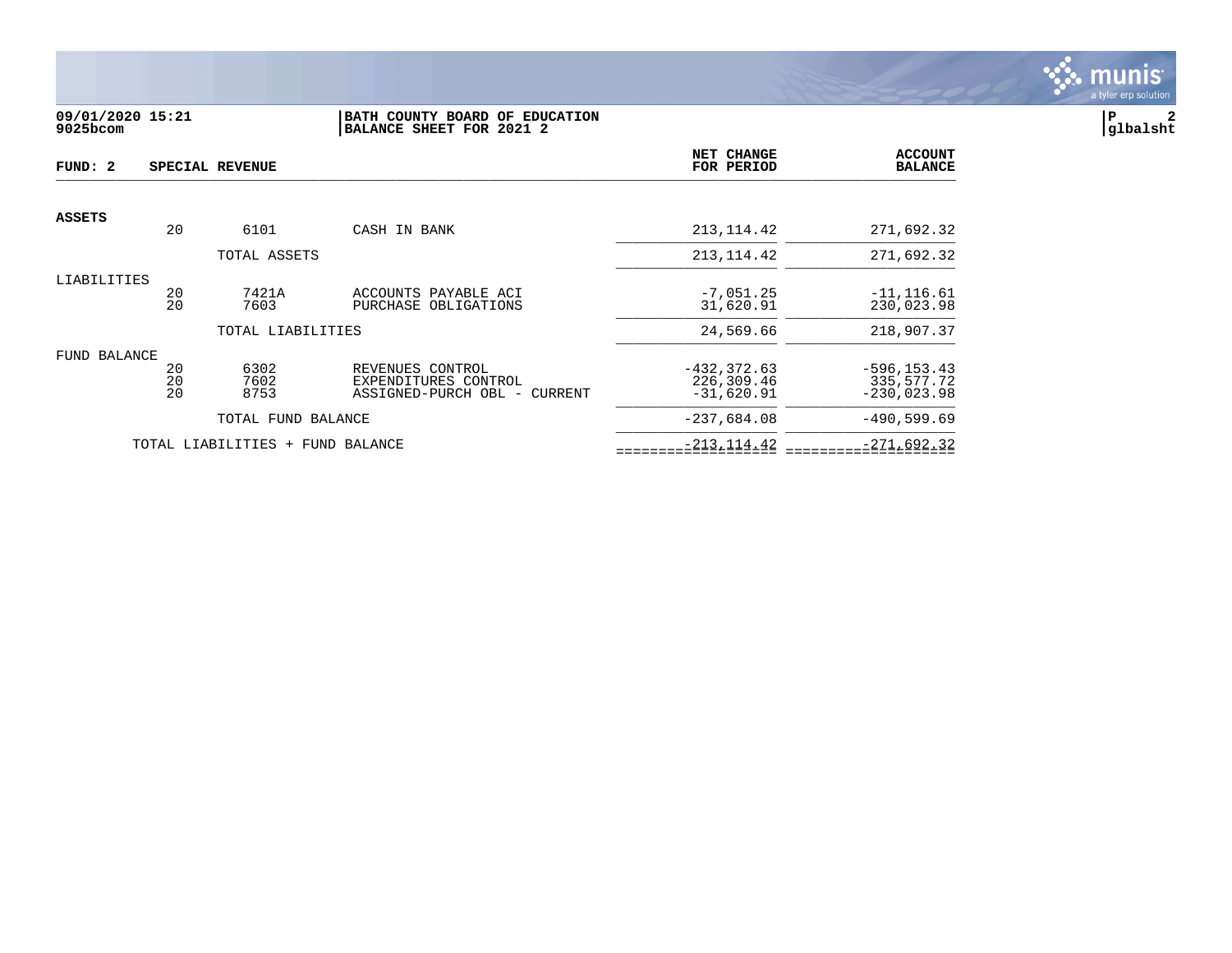

### **09/01/2020 15:21 |BATH COUNTY BOARD OF EDUCATION |P 3 9025bcom |BALANCE SHEET FOR 2021 2 |glbalsht**

| FUND: 21     |          | DISTRICT ACTIVITY FD (ANNUAL) | <b>NET CHANGE</b><br>FOR PERIOD                      | <b>ACCOUNT</b><br><b>BALANCE</b> |                       |
|--------------|----------|-------------------------------|------------------------------------------------------|----------------------------------|-----------------------|
| ASSETS       |          |                               |                                                      |                                  |                       |
|              | 21       | 6101                          | CASH IN BANK                                         | $-361.38$                        | 96,612.33             |
|              |          | TOTAL ASSETS                  |                                                      | $-361.38$                        | 96,612.33             |
| LIABILITIES  |          |                               |                                                      |                                  |                       |
|              | 21<br>21 | 7421A                         | ACCOUNTS PAYABLE ACI                                 | .00                              | $-63.60$              |
|              |          | 7603                          | PURCHASE OBLIGATIONS                                 | $-225.00$                        | 1,625.00              |
|              |          | TOTAL LIABILITIES             |                                                      | $-225.00$                        | 1,561.40              |
| FUND BALANCE |          |                               |                                                      |                                  |                       |
|              | 21       | 6302                          | REVENUES CONTROL                                     | .00                              | $-96, 910.11$         |
|              | 21<br>21 | 7602<br>8753                  | EXPENDITURES CONTROL<br>ASSIGNED-PURCH OBL - CURRENT | 361.38<br>225.00                 | 361.38<br>$-1,625.00$ |
|              |          |                               |                                                      |                                  |                       |
|              |          | TOTAL FUND BALANCE            |                                                      | 586.38                           | $-98, 173.73$         |
|              |          | TOTAL LIABILITIES +           | FUND BALANCE                                         | 361.38                           | $-96,612.33$          |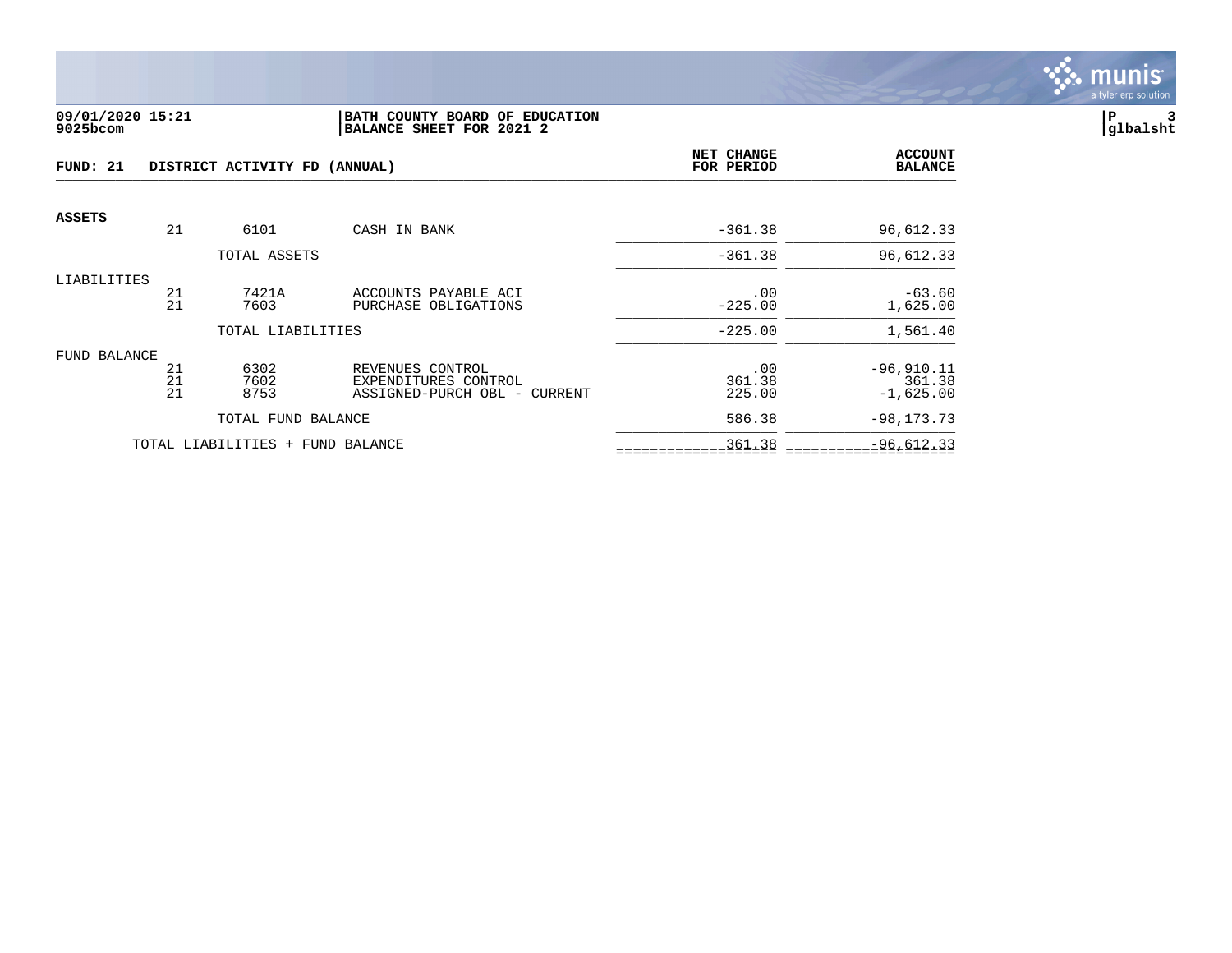

## **09/01/2020 15:21 |BATH COUNTY BOARD OF EDUCATION |P 4 9025bcom |BALANCE SHEET FOR 2021 2 |glbalsht**

| FUND: 310     | NET CHANGE<br>CAPITAL OUTLAY FUND<br>FOR PERIOD |                                  |                  | <b>ACCOUNT</b><br><b>BALANCE</b> |               |
|---------------|-------------------------------------------------|----------------------------------|------------------|----------------------------------|---------------|
| <b>ASSETS</b> | 31                                              | 6101                             | CASH IN BANK     | .00                              | 86,105.00     |
|               |                                                 | TOTAL ASSETS                     |                  | .00                              | 86,105.00     |
| FUND BALANCE  | 31                                              | 6302                             | REVENUES CONTROL | .00                              | $-86, 105.00$ |
|               |                                                 | TOTAL FUND BALANCE               |                  | .00                              | $-86, 105.00$ |
|               |                                                 | TOTAL LIABILITIES + FUND BALANCE |                  | .00                              | $-86, 105.00$ |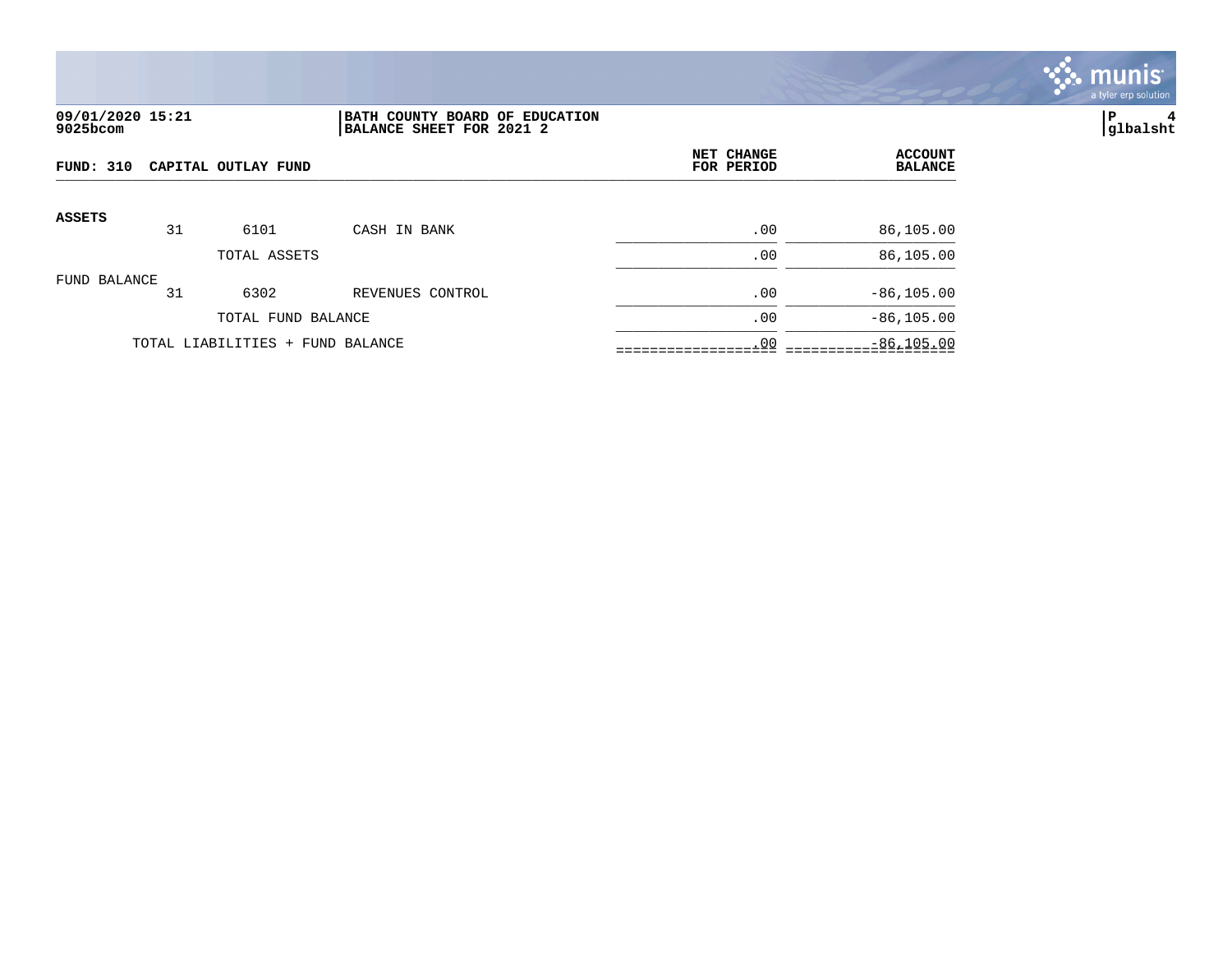

### **09/01/2020 15:21 |BATH COUNTY BOARD OF EDUCATION |P 5 9025bcom |BALANCE SHEET FOR 2021 2 |glbalsht**

| FUND: 320     |                      | BUILDING FUND (5 CENT LEVY)  |                                                                                                  | NET CHANGE<br>FOR PERIOD | <b>ACCOUNT</b><br><b>BALANCE</b>                              |
|---------------|----------------------|------------------------------|--------------------------------------------------------------------------------------------------|--------------------------|---------------------------------------------------------------|
| <b>ASSETS</b> | 32                   | 6101                         | CASH IN BANK                                                                                     | .00                      | 41,253.46                                                     |
|               |                      | TOTAL ASSETS                 |                                                                                                  | .00                      | 41,253.46                                                     |
| FUND BALANCE  | 32<br>32<br>32<br>32 | 6302<br>7602<br>8737<br>8738 | REVENUES CONTROL<br>EXPENDITURES CONTROL<br>RESTRICTED - OTHER<br>RESTRICTED-SFCC ESCROW-CURRENT | .00<br>.00<br>.00<br>.00 | $-506, 216.00$<br>586, 533.26<br>$-21,991.10$<br>$-99,579.62$ |
|               |                      | TOTAL FUND BALANCE           |                                                                                                  | .00                      | $-41, 253.46$                                                 |
|               |                      | TOTAL LIABILITIES +          | FUND BALANCE                                                                                     | .00                      | $-41, 253.46$                                                 |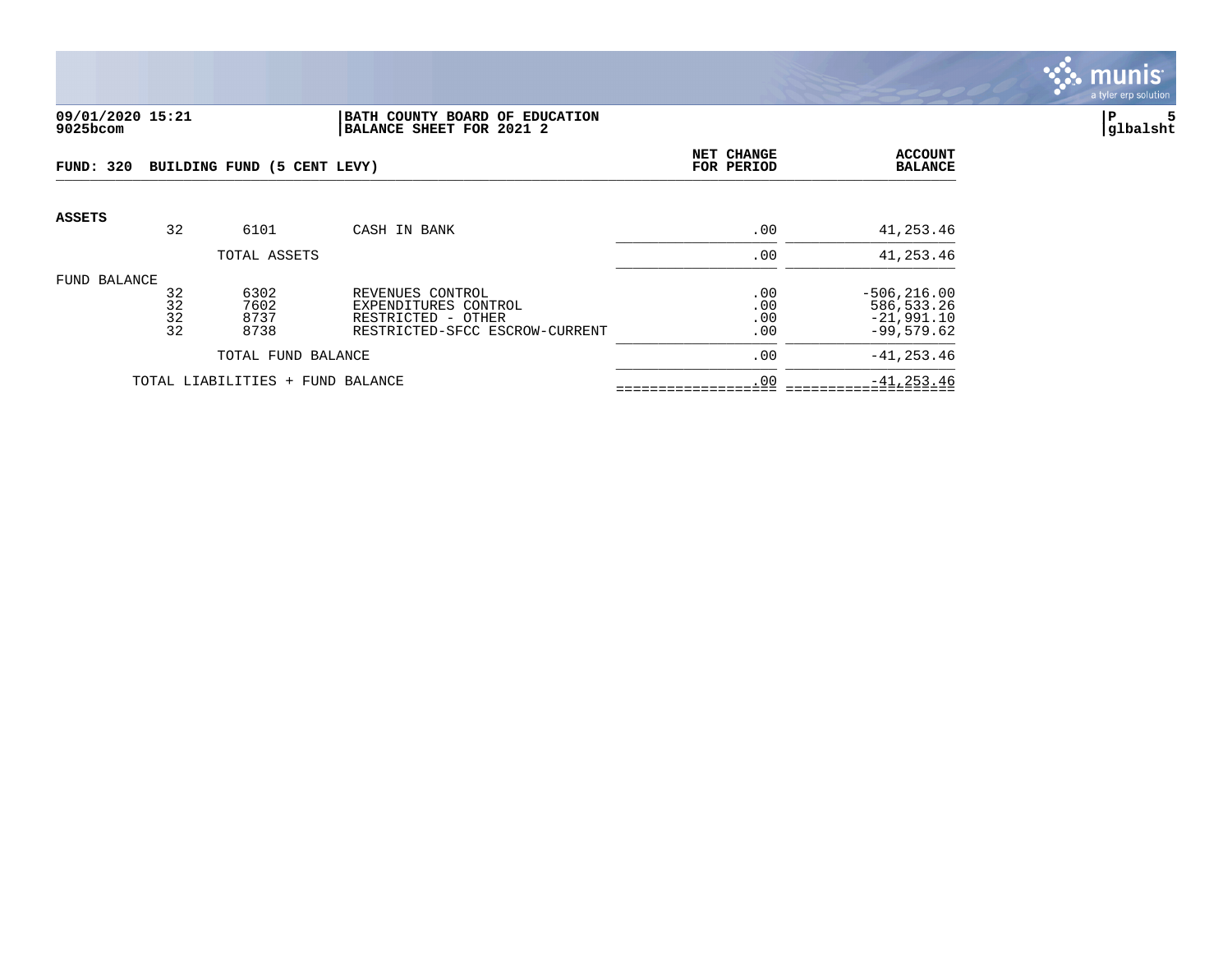

### **09/01/2020 15:21 |BATH COUNTY BOARD OF EDUCATION |P 6 9025bcom |BALANCE SHEET FOR 2021 2 |glbalsht**

| <b>FUND: 360</b> | <b>CONSTRUCTION FUND</b> |                                  |                                                               |                  | <b>ACCOUNT</b><br><b>BALANCE</b> |
|------------------|--------------------------|----------------------------------|---------------------------------------------------------------|------------------|----------------------------------|
| <b>ASSETS</b>    | 36                       | 6101                             | CASH IN BANK                                                  | .00              | 95,125.35                        |
|                  |                          | TOTAL ASSETS                     |                                                               | .00              | 95, 125. 35                      |
| LIABILITIES      | 36<br>36                 | 7421A<br>7603                    | ACCOUNTS PAYABLE ACI<br>PURCHASE OBLIGATIONS                  | .00<br>481.91    | $-749.00$<br>6,516.91            |
|                  |                          | TOTAL LIABILITIES                |                                                               | 481.91           | 5,767.91                         |
| FUND BALANCE     | 36<br>36                 | 8735<br>8753                     | RESTRICTED-FUTURE CONSTR BG-1<br>ASSIGNED-PURCH OBL - CURRENT | .00<br>$-481.91$ | $-94, 376.35$<br>$-6,516.91$     |
|                  |                          | TOTAL FUND BALANCE               |                                                               | $-481.91$        | $-100,893.26$                    |
|                  |                          | TOTAL LIABILITIES + FUND BALANCE |                                                               | .00              | $-95, 125.35$                    |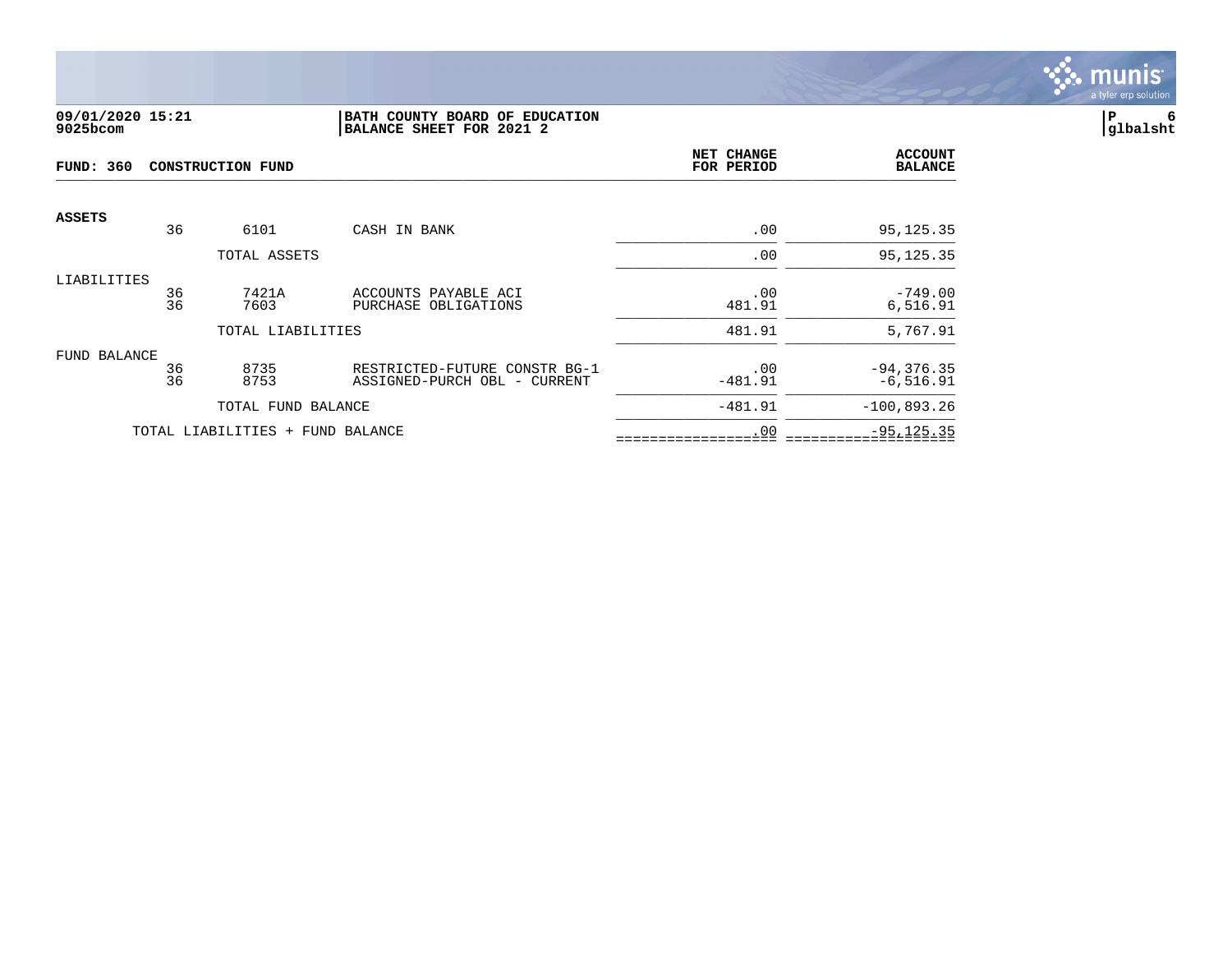|                              |          |                    |                                                            |                          |                                  | $\sqrt{m}$ unis<br>a tyler erp solution |
|------------------------------|----------|--------------------|------------------------------------------------------------|--------------------------|----------------------------------|-----------------------------------------|
| 09/01/2020 15:21<br>9025bcom |          |                    | BATH COUNTY BOARD OF EDUCATION<br>BALANCE SHEET FOR 2021 2 |                          |                                  | 7<br>P<br> glbalsht                     |
| FUND: 400                    |          | DEBT SERVICE FUND  |                                                            | NET CHANGE<br>FOR PERIOD | <b>ACCOUNT</b><br><b>BALANCE</b> |                                         |
| FUND BALANCE                 | 40<br>40 | 6302<br>7602       | REVENUES CONTROL<br>EXPENDITURES CONTROL                   | .00<br>.00               | $-586, 533.26$<br>586,533.26     |                                         |
|                              |          | TOTAL FUND BALANCE |                                                            | .00                      | .00                              |                                         |

TOTAL LIABILITIES + FUND BALANCE .00 .00 =================== ====================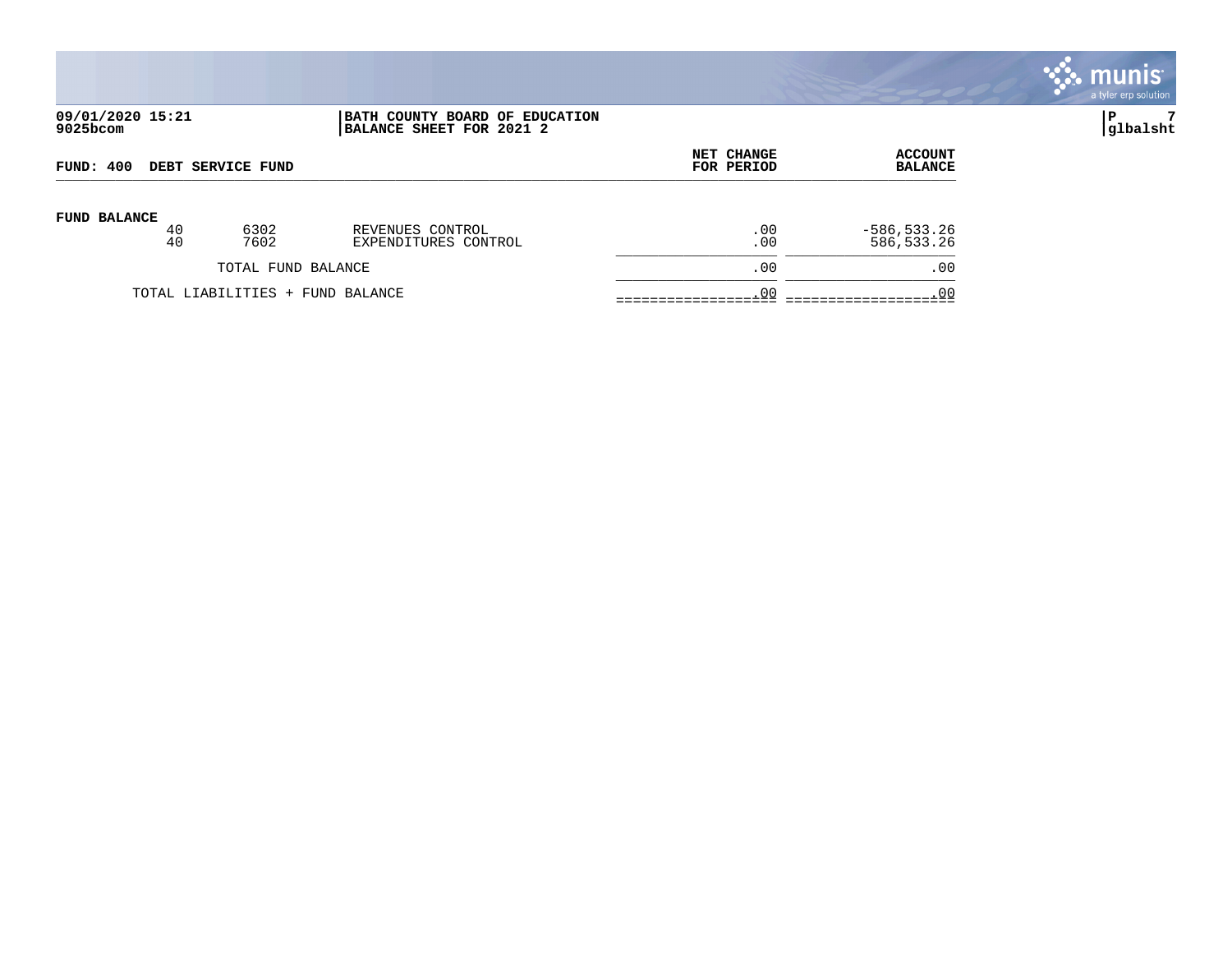

## **09/01/2020 15:21 |BATH COUNTY BOARD OF EDUCATION |P 8 9025bcom |BALANCE SHEET FOR 2021 2 |glbalsht**

| FUND: 51      | FOOD SERVICE FUND    |                                  |                                                                                                     |                                    | <b>ACCOUNT</b><br><b>BALANCE</b>                    |
|---------------|----------------------|----------------------------------|-----------------------------------------------------------------------------------------------------|------------------------------------|-----------------------------------------------------|
| <b>ASSETS</b> |                      |                                  |                                                                                                     |                                    |                                                     |
|               | 51<br>51<br>51<br>51 | 6101<br>6171<br>64000<br>6400P   | CASH IN BANK<br>INVENTORIES FOR CONSUMPTION<br>DEF OUTFLOW OF RESOURCES<br>DEF OUTFLOW OF RESOURCES | $-28, 399.56$<br>.00<br>.00<br>.00 | 2,161,369.28<br>2,460.30<br>43,398.39<br>174,791.20 |
|               |                      | TOTAL ASSETS                     |                                                                                                     | $-28, 399.56$                      | 2,382,019.17                                        |
| LIABILITIES   | 51                   | 7421A                            | ACCOUNTS PAYABLE ACI                                                                                | $-877.00$                          | $-936.00$                                           |
|               | 51<br>51             | 75410<br>7541P                   | NET PENSION LIABILITY<br>NET PENSION LIABILITY                                                      | .00<br>.00                         | $-284, 311.62$<br>$-849, 508.43$                    |
|               | $\overline{51}$      | 7603                             | PURCHASE OBLIGATIONS                                                                                | 105,018.25                         | 221,985.00                                          |
|               | 51                   | 77000                            | DEF<br>INFLOW OF RESOURCES                                                                          | .00                                | $-31,674.00$                                        |
|               | 51                   | 7700P                            | DEF<br>INFLOW OF RESOURCES                                                                          | .00                                | $-80, 481.47$                                       |
|               |                      | TOTAL LIABILITIES                |                                                                                                     | 104,141.25                         | $-1,024,926.52$                                     |
| FUND BALANCE  |                      |                                  |                                                                                                     |                                    |                                                     |
|               | 51                   | 6302                             | REVENUES CONTROL                                                                                    | $-14,961.63$                       | $-2, 221, 950.56$                                   |
|               | 51                   | 7602<br>87370                    | EXPENDITURES CONTROL<br>RESTRICTED - OTHER                                                          | 44,238.19<br>.00                   | 57,541.46<br>272,587.23                             |
|               | $\frac{51}{51}$      | 8737P                            | RESTRICTED-OTHER                                                                                    | .00                                | 755,198.70                                          |
|               | 51                   | 8739                             | RESTRICTED-NET ASSETS                                                                               | .00                                | 1,515.52                                            |
|               | 51                   | 8753                             | ASSIGNED-PURCH OBL - CURRENT                                                                        | $-105,018.25$                      | $-221.985.00$                                       |
|               |                      | TOTAL FUND BALANCE               |                                                                                                     | $-75, 741, 69$                     | $-1, 357, 092.65$                                   |
|               |                      | TOTAL LIABILITIES + FUND BALANCE |                                                                                                     | 28,399.56                          | $-2,382,019.17$                                     |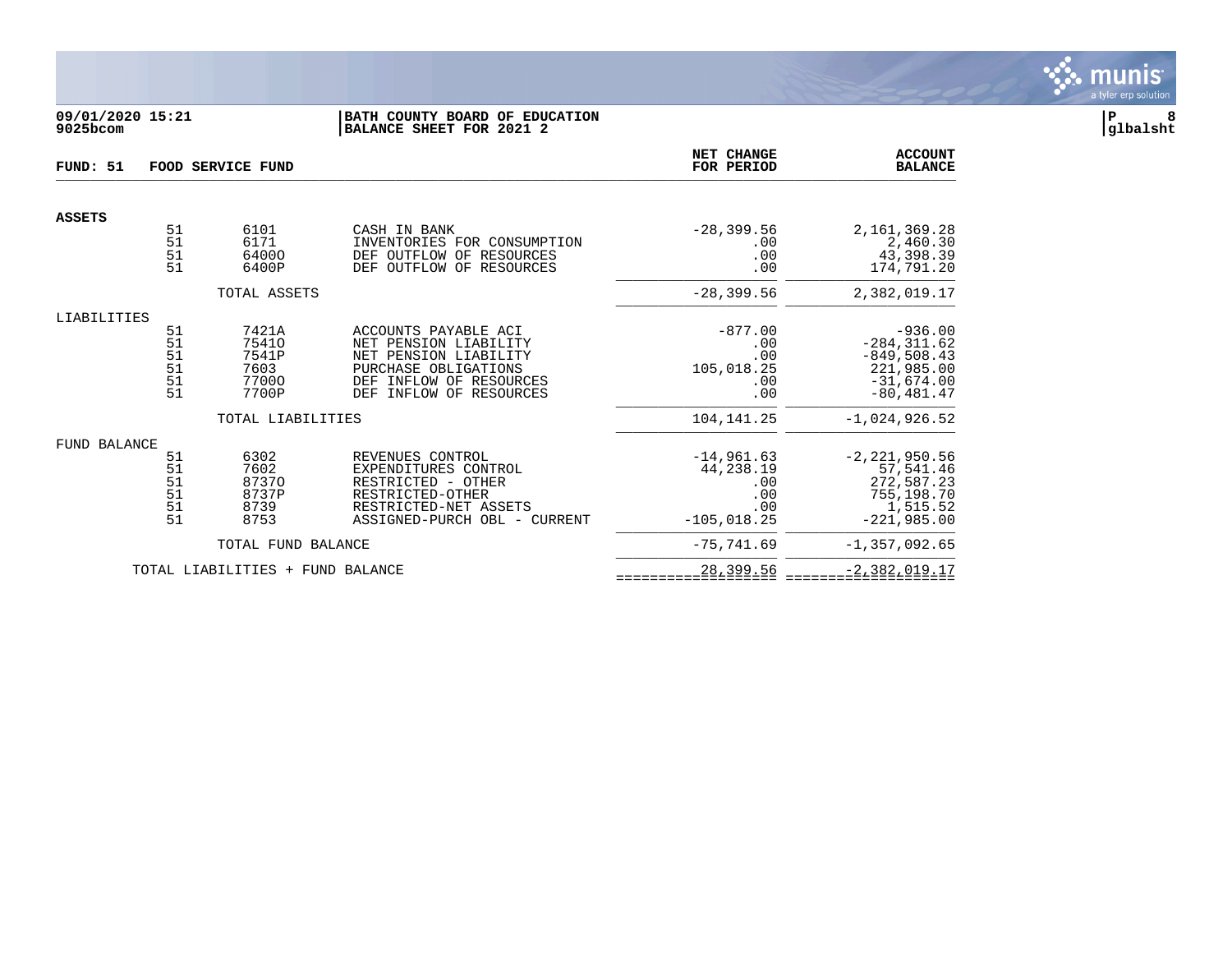

# **09/01/2020 15:21 |BATH COUNTY BOARD OF EDUCATION |P 9 9025bcom |BALANCE SHEET FOR 2021 2 |glbalsht**

| FUND: 52      | CHILD CARE                      |                                          |                                                                                                                                 | NET CHANGE<br>FOR PERIOD                            | <b>ACCOUNT</b><br><b>BALANCE</b>                                       |
|---------------|---------------------------------|------------------------------------------|---------------------------------------------------------------------------------------------------------------------------------|-----------------------------------------------------|------------------------------------------------------------------------|
|               |                                 |                                          |                                                                                                                                 |                                                     |                                                                        |
| <b>ASSETS</b> | 52<br>52<br>52                  | 6101<br>64000<br>6400P                   | CASH IN BANK<br>DEF<br>OUTFLOW OF<br>RESOURCES<br>OUTFLOW OF RESOURCES<br>DEF                                                   | $-3,853.00$<br>.00<br>.00                           | 33,769.96<br>11,264.45<br>44,011.06                                    |
|               |                                 | TOTAL ASSETS                             |                                                                                                                                 | $-3,853.00$                                         | 89,045.47                                                              |
| LIABILITIES   | 52<br>52<br>52<br>$\frac{5}{2}$ | 75410<br>7541P<br>7603<br>77000<br>7700P | NET PENSION LIABILITY<br>NET PENSION LIABILITY<br>PURCHASE OBLIGATIONS<br>DEF INFLOW OF RESOURCES<br>INFLOW OF RESOURCES<br>DEF | .00<br>.00<br>235.00<br>.00<br>.00                  | $-72, 265.78$<br>$-97,982.55$<br>507.67<br>$-7,935.52$<br>$-20,579.58$ |
|               |                                 | TOTAL LIABILITIES                        |                                                                                                                                 | 235.00                                              | $-198, 255.76$                                                         |
| FUND BALANCE  | 52<br>52<br>$\frac{5}{2}$<br>52 | 6302<br>7602<br>87370<br>8737P<br>8753   | REVENUES CONTROL<br>EXPENDITURES CONTROL<br>RESTRICTED - OTHER<br>RESTRICTED-OTHER PENSION<br>ASSIGNED-PURCH OBL - CURRENT      | $-7,976.03$<br>11,829.03<br>.00<br>.00<br>$-235.00$ | $-55, 552.93$<br>21,782.97<br>68,936.85<br>74,551.07<br>$-507.67$      |
|               |                                 | TOTAL FUND BALANCE                       |                                                                                                                                 | 3,618.00                                            | 109,210.29                                                             |
|               |                                 | TOTAL LIABILITIES +                      | FUND BALANCE                                                                                                                    | 3,853.00                                            | $-89,045.47$                                                           |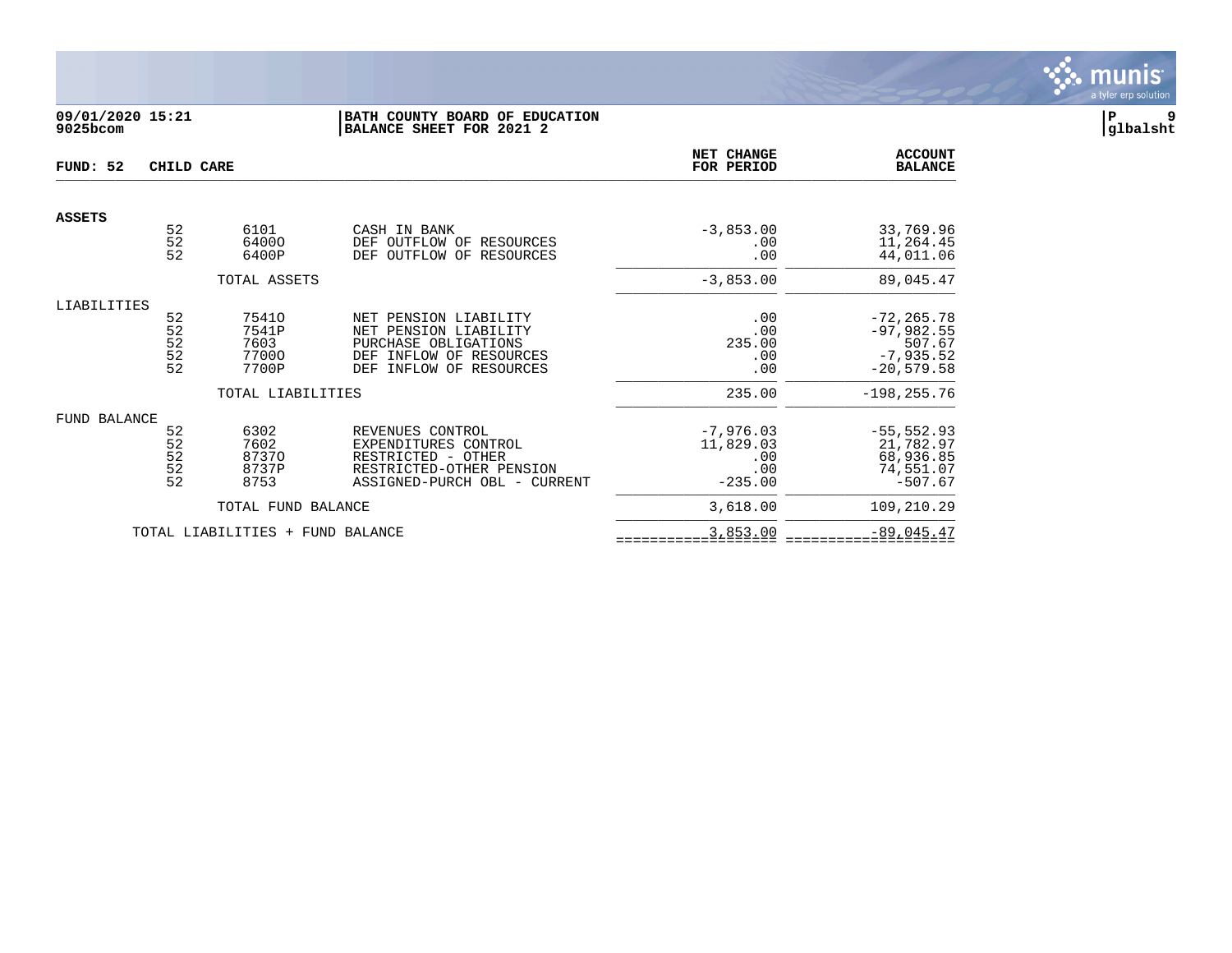

# **09/01/2020 15:21 |BATH COUNTY BOARD OF EDUCATION |P 10 9025bcom |BALANCE SHEET FOR 2021 2 |glbalsht**

| FUND: 53      | <b>PRESCHOOL</b> |                                  |                                          | NET CHANGE<br>FOR PERIOD | <b>ACCOUNT</b><br><b>BALANCE</b> |
|---------------|------------------|----------------------------------|------------------------------------------|--------------------------|----------------------------------|
| <b>ASSETS</b> |                  |                                  |                                          |                          |                                  |
|               | 53               | 6101                             | CASH IN BANK                             | $-309.82$                | 183.69                           |
|               |                  | TOTAL ASSETS                     |                                          | $-309.82$                | 183.69                           |
| LIABILITIES   |                  |                                  |                                          |                          |                                  |
|               | 53               | 7421A                            | ACCOUNTS PAYABLE ACI                     | $-129.00$                | $-129.00$                        |
|               |                  | TOTAL LIABILITIES                |                                          | $-129.00$                | $-129.00$                        |
| FUND BALANCE  |                  |                                  |                                          |                          |                                  |
|               | 53<br>53         | 6302<br>7602                     | REVENUES CONTROL<br>EXPENDITURES CONTROL | .00<br>438.82            | $-493.51$<br>438.82              |
|               |                  | TOTAL FUND BALANCE               |                                          | 438.82                   | $-54.69$                         |
|               |                  | TOTAL LIABILITIES + FUND BALANCE |                                          | 309.82                   | $-183.69$                        |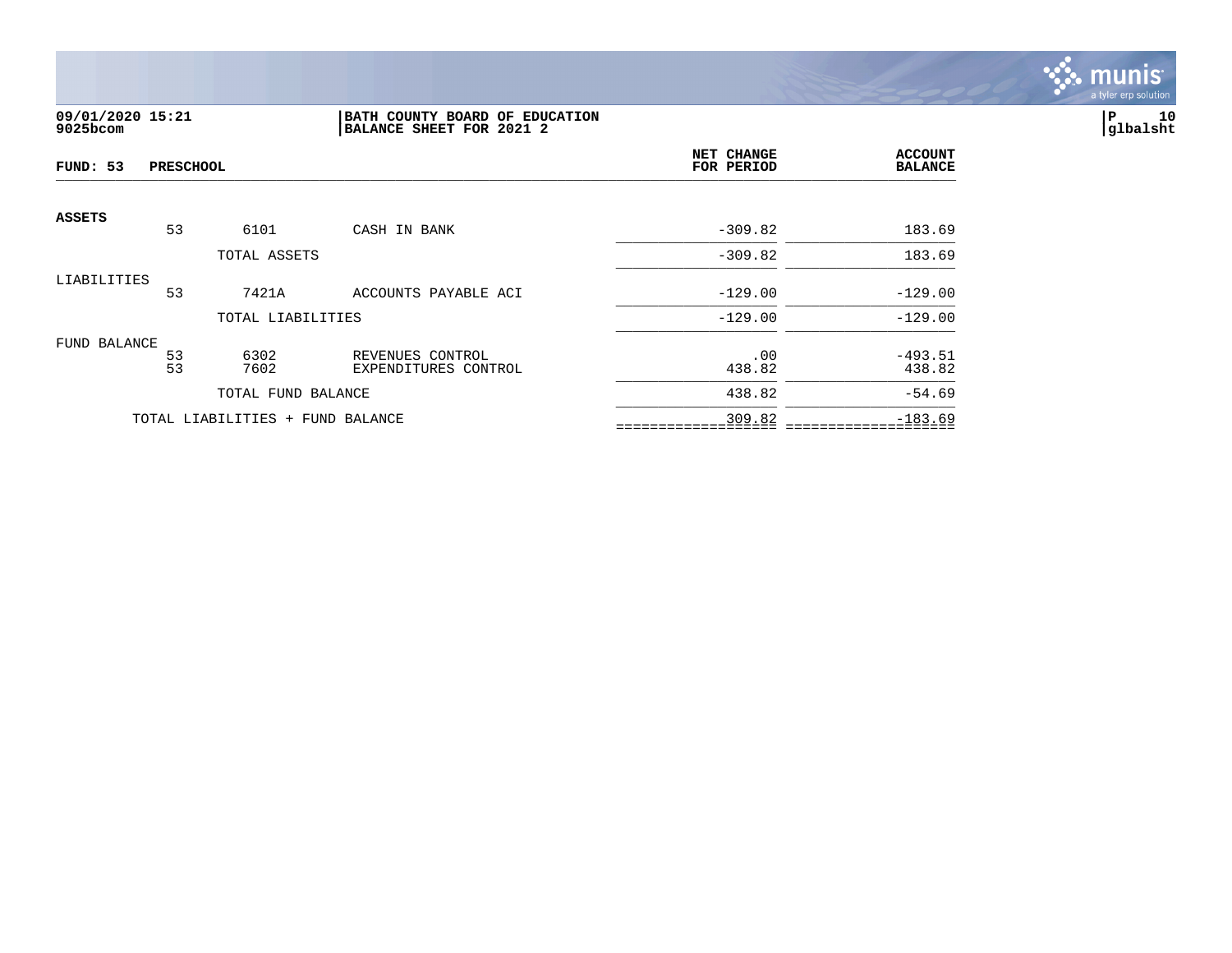

## **09/01/2020 15:21 |BATH COUNTY BOARD OF EDUCATION |P 11 9025bcom |BALANCE SHEET FOR 2021 2 |glbalsht**

| FUND: 7000 TRUST/AGENCY FUNDS |          |                                  | NET CHANGE<br>FOR PERIOD                    | <b>ACCOUNT</b><br><b>BALANCE</b> |                          |
|-------------------------------|----------|----------------------------------|---------------------------------------------|----------------------------------|--------------------------|
| <b>ASSETS</b>                 | 70       | 6101                             | CASH IN BANK                                | 9.36                             | 19,569.12                |
|                               |          | TOTAL ASSETS                     |                                             | 9.36                             | 19,569.12                |
| FUND BALANCE                  | 70<br>70 | 6302<br>8730                     | REVENUES CONTROL<br>RESTRICTED FUND BALANCE | $-9.36$<br>.00                   | $-18.42$<br>$-19,550.70$ |
|                               |          | TOTAL FUND BALANCE               |                                             | $-9.36$                          | $-19,569.12$             |
|                               |          | TOTAL LIABILITIES + FUND BALANCE |                                             | $-9.36$                          | $-19,569.12$             |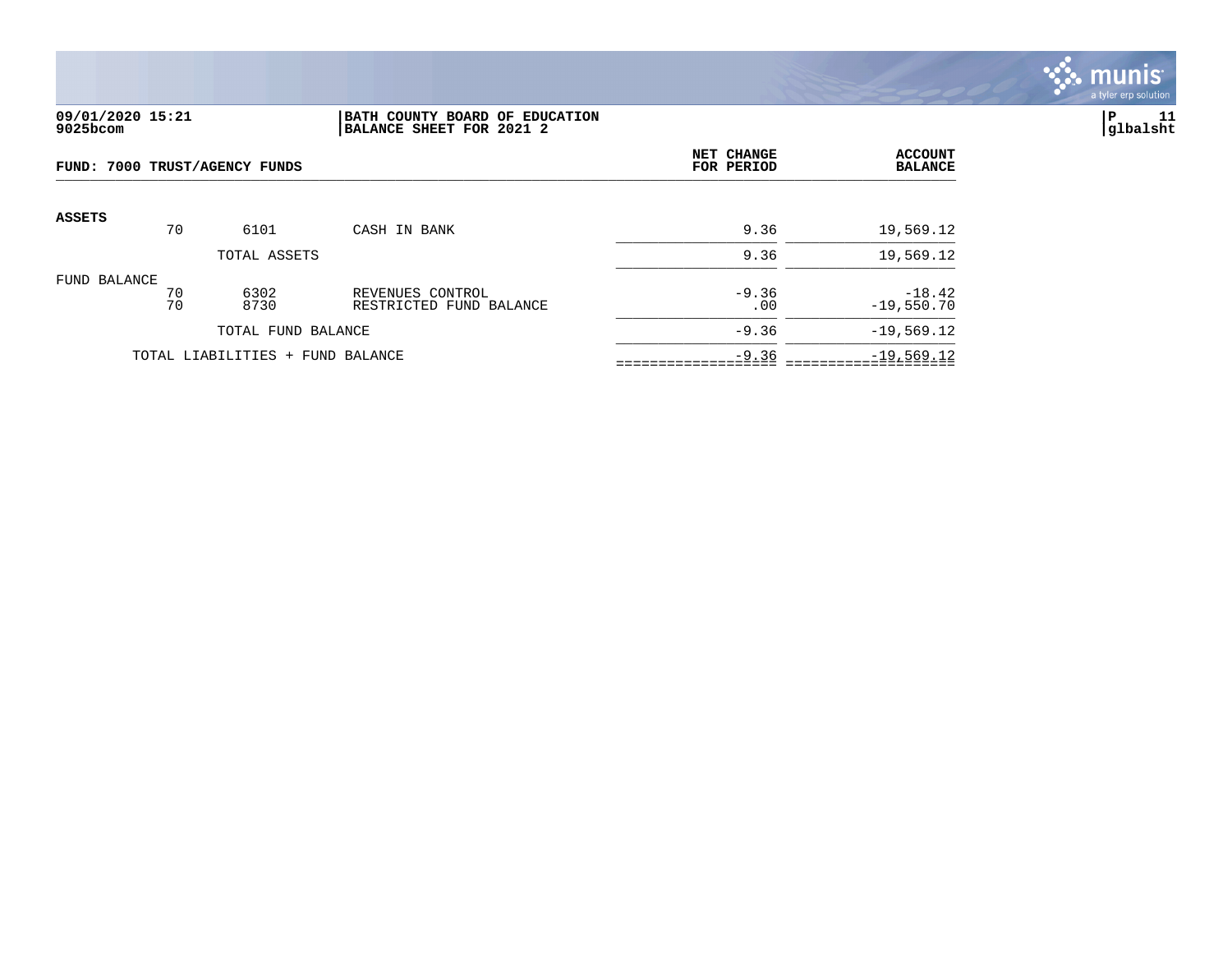

#### **09/01/2020 15:21 |BATH COUNTY BOARD OF EDUCATION |P 12 9025bcom |BALANCE SHEET FOR 2021 2 |glbalsht**

| FUND: 8       |          | <b>GOVERNMENTAL ASSETS</b> | NET CHANGE<br>FOR PERIOD                      | <b>ACCOUNT</b><br><b>BALANCE</b> |                             |
|---------------|----------|----------------------------|-----------------------------------------------|----------------------------------|-----------------------------|
| <b>ASSETS</b> |          |                            |                                               |                                  |                             |
|               | 80       | 6201                       | LAND                                          | .00                              | 518,316.60                  |
|               | 80       | 6211                       | LAND IMPROVEMENTS                             | .00                              | 1,124,210.27                |
|               | 80       | 6212                       | ACCUM DEPR LAND IMPROVEMENTS                  | .00                              | $-964,010.70$               |
|               | 80       | 6221                       | BUILDINGS & BLDING IMPROVEMENT                | .00                              | 34, 222, 658. 92            |
|               | 80       | 6222                       | ACCUM DEPR BLDG IMPROVMENTS                   | .00                              | $-11, 423, 632.83$          |
|               | 80       | 6231                       | TECHNOLOGY EOUIPMENT                          | .00                              | 1,908,896.18                |
|               | 80       | 6232                       | ACCUM DEPR TECHNOLOGY EOUIP                   | .00                              | $-1,636,372.63$             |
|               | 80       | 6241                       | VEHICLES                                      | .00                              | 3,634,541.19                |
|               | 80<br>80 | 6242<br>6251               | ACCUM DEPR VEHICLES                           | .00<br>.00                       | $-2,919,979.38$             |
|               | 80       | 6252                       | GENERAL EQUIPMENT<br>ACCUM DEPR GENERAL EOUIP | .00                              | 861,327.28<br>$-721,657.49$ |
|               | 80       | 6261                       | CONSTRUCTION IN PROGRESS                      | .00                              | 12,607,238.69               |
|               |          |                            |                                               |                                  |                             |
|               |          | TOTAL ASSETS               |                                               | .00                              | 37, 211, 536.10             |
| FUND BALANCE  |          |                            |                                               |                                  |                             |
|               | 80       | 8710                       | INVESTMENTS GOVERNMENTAL ASSET                | .00                              | $-37, 211, 536.10$          |
|               |          | TOTAL FUND BALANCE         |                                               | .00                              | $-37, 211, 536.10$          |
|               |          | TOTAL LIABILITIES<br>$+$   | FUND BALANCE                                  | .00                              | $-37, 211, 536.10$          |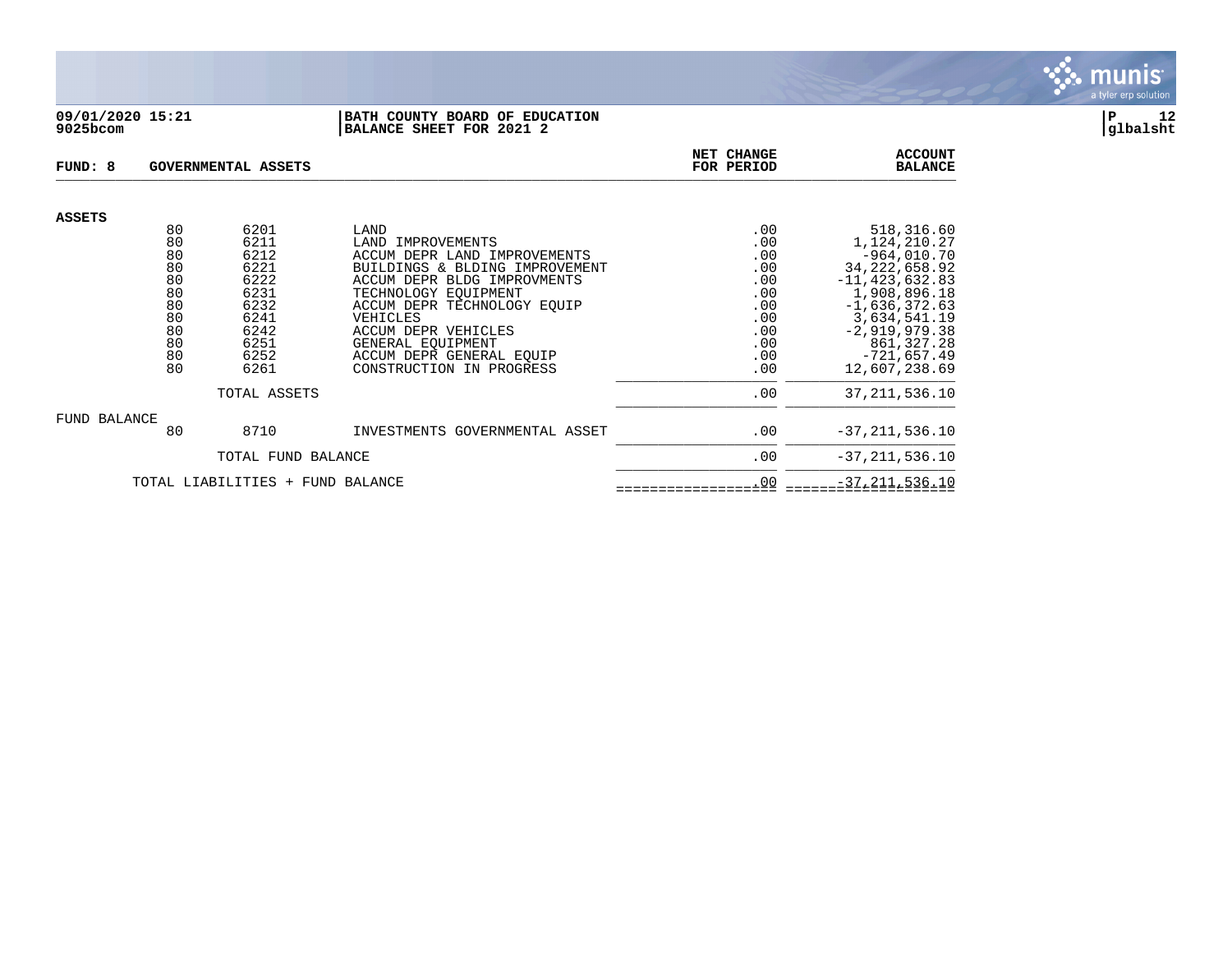

## **09/01/2020 15:21 |BATH COUNTY BOARD OF EDUCATION |P 13 9025bcom |BALANCE SHEET FOR 2021 2 |glbalsht**

| FUND: 81      |                                        | FOOD SERVICE ASSETS                                  |                                                                                                                                                                              | NET CHANGE<br>FOR PERIOD                      | <b>ACCOUNT</b><br><b>BALANCE</b>                                                                   |
|---------------|----------------------------------------|------------------------------------------------------|------------------------------------------------------------------------------------------------------------------------------------------------------------------------------|-----------------------------------------------|----------------------------------------------------------------------------------------------------|
| <b>ASSETS</b> | 81<br>81<br>81<br>81<br>81<br>81<br>81 | 6221<br>6222<br>6231<br>6232<br>6241<br>6242<br>6251 | BUILDINGS & BLDING IMPROVEMENT<br>ACCUM DEPR BLDG IMPROVMENTS<br>TECHNOLOGY EOUIPMENT<br>ACCUM DEPR TECHNOLOGY EOUIP<br>VEHICLES<br>ACCUM DEPR VEHICLES<br>GENERAL EOUIPMENT | .00<br>.00<br>.00<br>.00<br>.00<br>.00<br>.00 | 308,000.00<br>$-74, 433.33$<br>5,212.63<br>$-3,973.90$<br>35,895.00<br>$-19,886.75$<br>616, 188.39 |
|               | 81                                     | 6252                                                 | ACCUM DEPR GENERAL EOUIP                                                                                                                                                     | .00                                           | $-501.972.35$                                                                                      |
|               |                                        | TOTAL ASSETS                                         | .00                                                                                                                                                                          | 365,029.69                                    |                                                                                                    |
| FUND BALANCE  | 81                                     | 8711                                                 | INVESTMENT BUSINESS ASSETS                                                                                                                                                   | .00                                           | $-365,029.69$                                                                                      |
|               |                                        | TOTAL FUND BALANCE                                   | .00                                                                                                                                                                          | $-365,029.69$                                 |                                                                                                    |
|               |                                        | TOTAL LIABILITIES + FUND BALANCE                     | .00                                                                                                                                                                          | $-365,029.69$                                 |                                                                                                    |